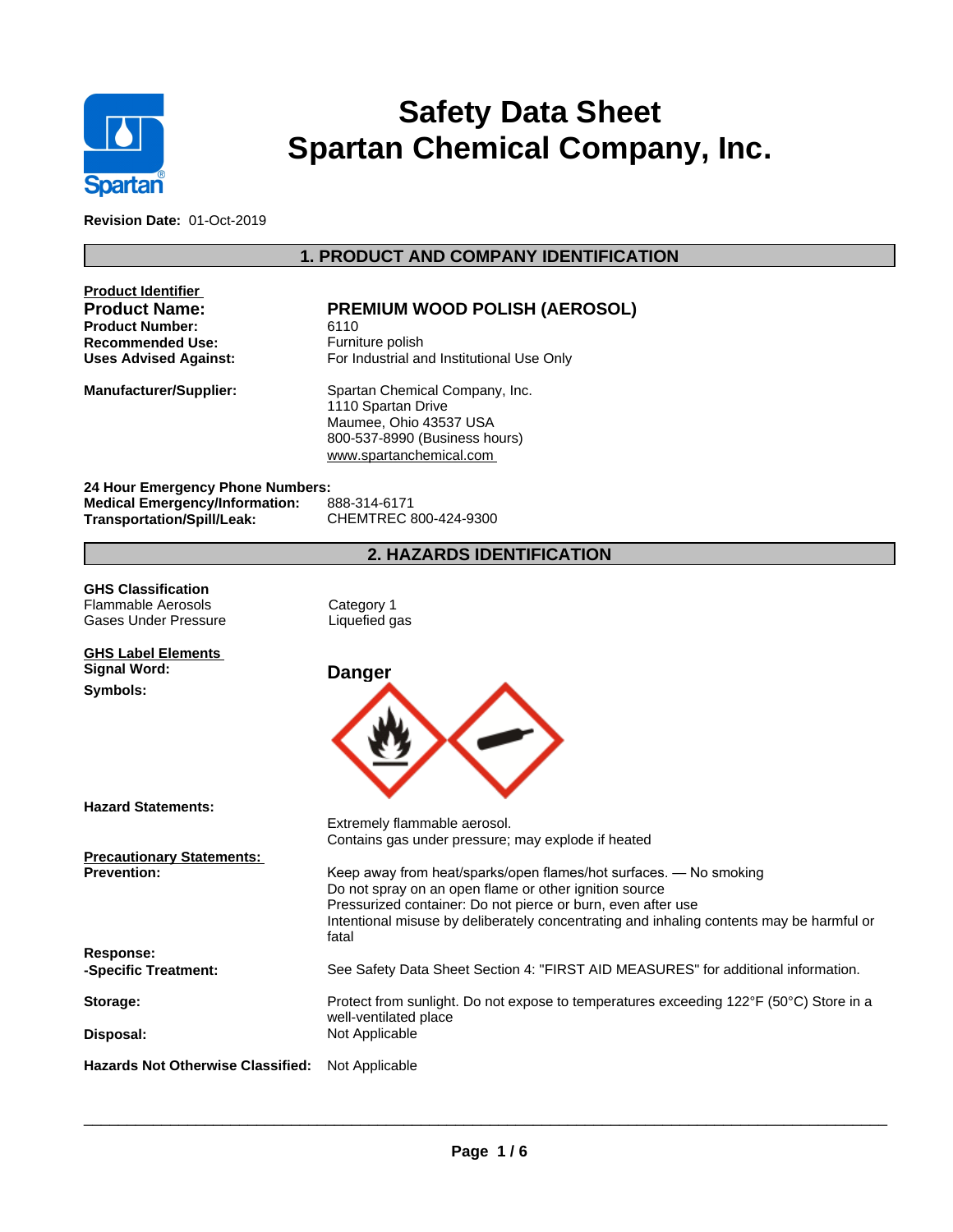- **Other Information:** May cause skin irritation.
	- May cause eye irritation.
	- May be harmful if swallowed.
	- Inhalation of vapors or mist may cause respiratory irritation.

 $\overline{\phantom{a}}$  ,  $\overline{\phantom{a}}$  ,  $\overline{\phantom{a}}$  ,  $\overline{\phantom{a}}$  ,  $\overline{\phantom{a}}$  ,  $\overline{\phantom{a}}$  ,  $\overline{\phantom{a}}$  ,  $\overline{\phantom{a}}$  ,  $\overline{\phantom{a}}$  ,  $\overline{\phantom{a}}$  ,  $\overline{\phantom{a}}$  ,  $\overline{\phantom{a}}$  ,  $\overline{\phantom{a}}$  ,  $\overline{\phantom{a}}$  ,  $\overline{\phantom{a}}$  ,  $\overline{\phantom{a}}$ 

• Keep out of reach of children.

## **3. COMPOSITION / INFORMATION ON INGREDIENTS**

| <b>Chemical Name</b>    | <b>CAS No</b>      | Weight-%  |
|-------------------------|--------------------|-----------|
| Water                   | 7732-18-5          | 60-100    |
| <b>Butane</b>           | 106-97-8           | $1 - 5$   |
| Dimethicone             | 63148-62-9         | $1 - 5$   |
| Propane                 | 74-98-6            | $0.1 - 1$ |
| MIPA-Borate             | 26038-90-4         | $0.1 - 1$ |
| MEA-Borate              | 26038-87-9         | $0.1 - 1$ |
| Oxidized Polyethylene   | 68441-17-8         | $0.1 - 1$ |
| <b>Glycol Montanate</b> | 73138-45-1         | $0.1 - 1$ |
| Limonene                | 5989-27-5          | < 0.1     |
| Morpholine              | 110-91-8           | < 0.1     |
| Oleic Acid              | 112-80-1           | < 0.1     |
| Fragrance               | <b>PROPRIETARY</b> | < 0.1     |

Specific chemical identity and/or exact percentage of composition has been withheld as a trade secret.

| <b>4. FIRST AID MEASURES</b>                                              |                                                                                                                                                                            |  |  |  |
|---------------------------------------------------------------------------|----------------------------------------------------------------------------------------------------------------------------------------------------------------------------|--|--|--|
| -Eye Contact:                                                             | Rinse cautiously with water for several minutes. Remove contact lenses, if present and<br>easy to do. Continue rinsing. If eye irritation persists: Get medical attention. |  |  |  |
| -Skin Contact:                                                            | Wash with soap and water. If skin irritation occurs: Get medical attention.                                                                                                |  |  |  |
| -Inhalation:                                                              | Remove victim to fresh air and keep at rest in a position comfortable for breathing. Call a<br>poison control center or physician if you feel unwell.                      |  |  |  |
| -Ingestion:                                                               | Rinse mouth. Do NOT induce vomiting. Never give anything by mouth to an unconscious<br>person. Get medical attention if you feel unwell.                                   |  |  |  |
| <b>Note to Physicians:</b>                                                | Treat symptomatically.                                                                                                                                                     |  |  |  |
|                                                                           | <b>5. FIRE-FIGHTING MEASURES</b>                                                                                                                                           |  |  |  |
| <b>Suitable Extinguishing Media:</b><br>Specific Hazarde Arieing from the | Water spray (fog), Foam<br>Extremely flammable aerosol. Exposure to bigh temperature may cause containers to burst                                                         |  |  |  |

| Specific Hazards Arising from the                                       | Extremely flammable aerosol. Exposure to high temperature may cause containers to burst.                                                                                                                                                          |
|-------------------------------------------------------------------------|---------------------------------------------------------------------------------------------------------------------------------------------------------------------------------------------------------------------------------------------------|
| Chemical:                                                               | Bursting aerosol containers may be propelled from fire at high speed.                                                                                                                                                                             |
| <b>Hazardous Combustion Products:</b>                                   | May include Carbon monoxide Carbon dioxide and other toxic gases or vapors.                                                                                                                                                                       |
| <b>Protective Equipment and</b><br><b>Precautions for Firefighters:</b> | Wear MSHA/NIOSH approved self-contained breathing apparatus (SCBA) and full<br>protective gear. Water may be used to cool closed containers to prevent pressure build-up<br>and possible auto ignition or explosion when exposed to extreme heat. |

### **6. ACCIDENTAL RELEASE MEASURES**

| <b>Personal Precautions:</b>      | Avoid contact with skin, eyes or clothing. Use personal protective equipment as required.       |
|-----------------------------------|-------------------------------------------------------------------------------------------------|
| <b>Environmental Precautions:</b> | Do not rinse spill onto the ground, into storm sewers or bodies of water.                       |
| <b>Methods for Clean-Up:</b>      | Prevent further leakage or spillage if safe to do so. Contain and collect spillage with         |
|                                   | non-combustible absorbent material, (e.g. sand, earth, diatomaceous earth, vermiculite)         |
|                                   | and place in container for disposal according to local / national regulations (see Section 13). |

#### **7. HANDLING AND STORAGE**

 $\overline{\phantom{a}}$  , and the set of the set of the set of the set of the set of the set of the set of the set of the set of the set of the set of the set of the set of the set of the set of the set of the set of the set of the s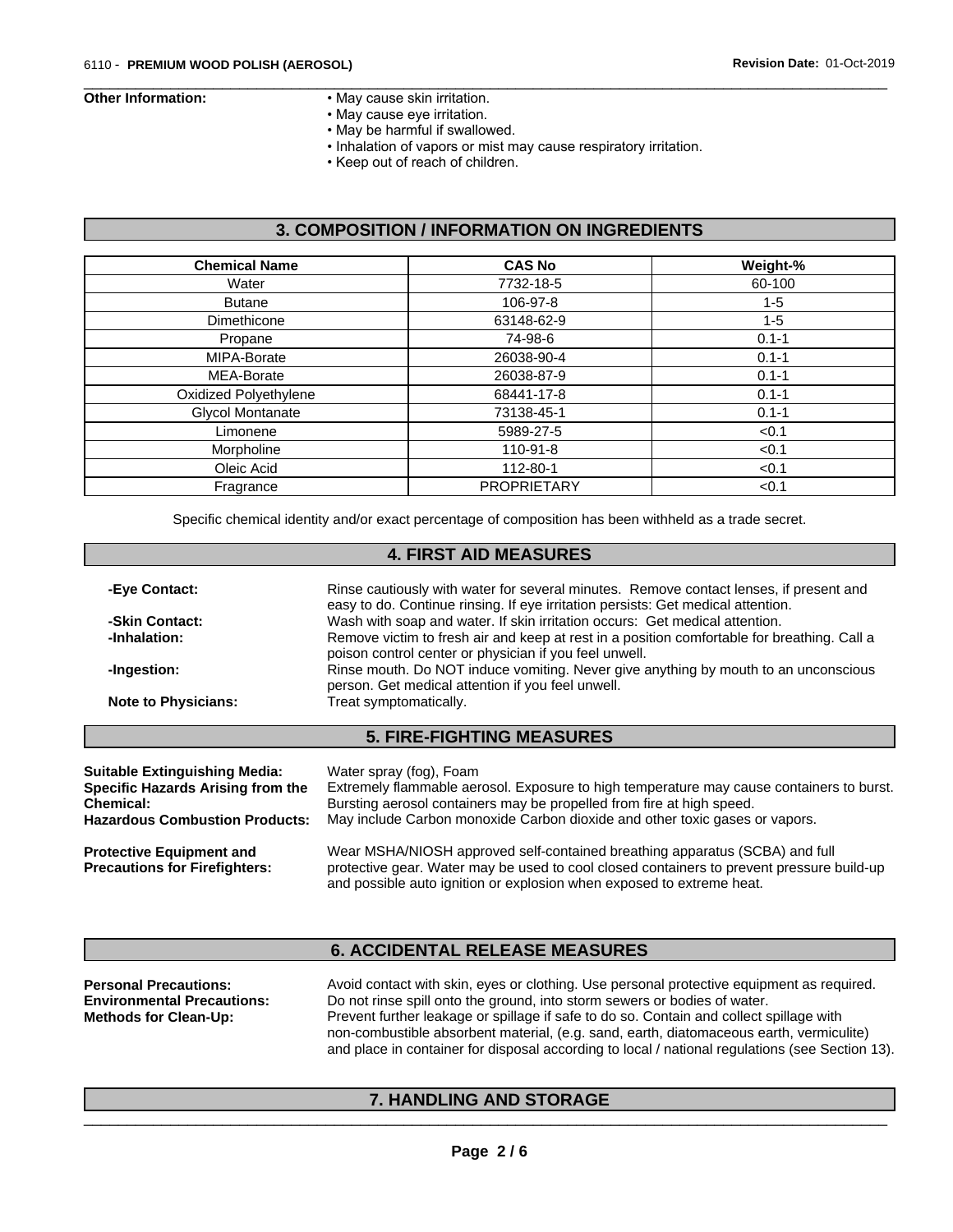| <b>Advice on Safe Handling:</b> | Handle in accordance with good industrial hygiene and safety practice. Intentional misuse<br>by deliberately concentrating and inhaling contents may be harmful or fatal. Keep away<br>from heat/sparks/open flames/hot surfaces. — No smoking. Wash thoroughly after |  |
|---------------------------------|-----------------------------------------------------------------------------------------------------------------------------------------------------------------------------------------------------------------------------------------------------------------------|--|
|                                 | handling.                                                                                                                                                                                                                                                             |  |
| <b>Storage Conditions:</b>      | NFPA 30B Level 1 Aerosol. Do not store in direct sunlight or above 122 F° / 50 C°.                                                                                                                                                                                    |  |
|                                 | Exposure to high temperature may cause containers to burst. Keep out of the reach of                                                                                                                                                                                  |  |
|                                 | children.                                                                                                                                                                                                                                                             |  |
| <b>Suggested Shelf Life:</b>    | Minimum of 2 years from date of manufacture.                                                                                                                                                                                                                          |  |
|                                 |                                                                                                                                                                                                                                                                       |  |

 $\overline{\phantom{a}}$  ,  $\overline{\phantom{a}}$  ,  $\overline{\phantom{a}}$  ,  $\overline{\phantom{a}}$  ,  $\overline{\phantom{a}}$  ,  $\overline{\phantom{a}}$  ,  $\overline{\phantom{a}}$  ,  $\overline{\phantom{a}}$  ,  $\overline{\phantom{a}}$  ,  $\overline{\phantom{a}}$  ,  $\overline{\phantom{a}}$  ,  $\overline{\phantom{a}}$  ,  $\overline{\phantom{a}}$  ,  $\overline{\phantom{a}}$  ,  $\overline{\phantom{a}}$  ,  $\overline{\phantom{a}}$ 

### **8. EXPOSURE CONTROLS / PERSONAL PROTECTION**

#### **Occupational Exposure Limits:** .

| <b>Chemical Name</b>      | <b>ACGIH TLV</b>                          | <b>OSHA PEL</b>                                                                                                                                                                                  | <b>NIOSH</b>                                                                                                    |
|---------------------------|-------------------------------------------|--------------------------------------------------------------------------------------------------------------------------------------------------------------------------------------------------|-----------------------------------------------------------------------------------------------------------------|
| <b>Butane</b><br>106-97-8 | STEL: 1000 ppm                            | (vacated) TWA: 800 ppm<br>(vacated) TWA: 1900 mg/m <sup>3</sup>                                                                                                                                  | TWA: 800 ppm<br>TWA: 1900 mg/m <sup>3</sup>                                                                     |
| Propane<br>74-98-6        | See Appendix F: Minimal<br>Oxygen Content | TWA: 1000 ppm<br>TWA: 1800 mg/m <sup>3</sup><br>(vacated) TWA: 1000 ppm<br>(vacated) TWA: 1800 mg/m $3$                                                                                          | <b>IDLH: 2100 ppm</b><br>TWA: 1000 ppm<br>TWA: 1800 mg/m <sup>3</sup>                                           |
| Morpholine<br>$110-91-8$  | TWA: 20 ppm<br>$S^*$                      | TWA: 20 ppm<br>TWA: $70 \text{ mg/m}^3$<br>(vacated) TWA: 20 ppm<br>(vacated) TWA: 70 mg/m <sup>3</sup><br>(vacated) STEL: 30 ppm<br>(vacated) STEL: 105 mg/m <sup>3</sup><br>(vacated) S*<br>S* | <b>IDLH: 1400 ppm</b><br>TWA: 20 ppm<br>TWA: $70 \text{ mg/m}^3$<br>STEL: 30 ppm<br>STEL: 105 mg/m <sup>3</sup> |

**Engineering Controls:** Provide good general ventilation. If work practices generate dust, fumes, gas, vapors or mists which expose workers to chemicals above the occupational exposure limits, local exhaust ventilation or other engineering controls should be considered. **Personal Protective Equipment**<br> **Eye/Face Protection:** Not required with expected use. **Skin and Body Protection:** Not required with expected use. **Respiratory Protection:** Not required with expected use. If occupational exposure limits are exceeded or respiratory irritation occurs, use of a NIOSH/MSHA approved respirator suitable for the use-conditions and chemicals in Section 3 should be considered. **General Hygiene Considerations:** Wash hands and any exposed skin thoroughly after handling. See 29 CFR 1910.132-138 for further guidance.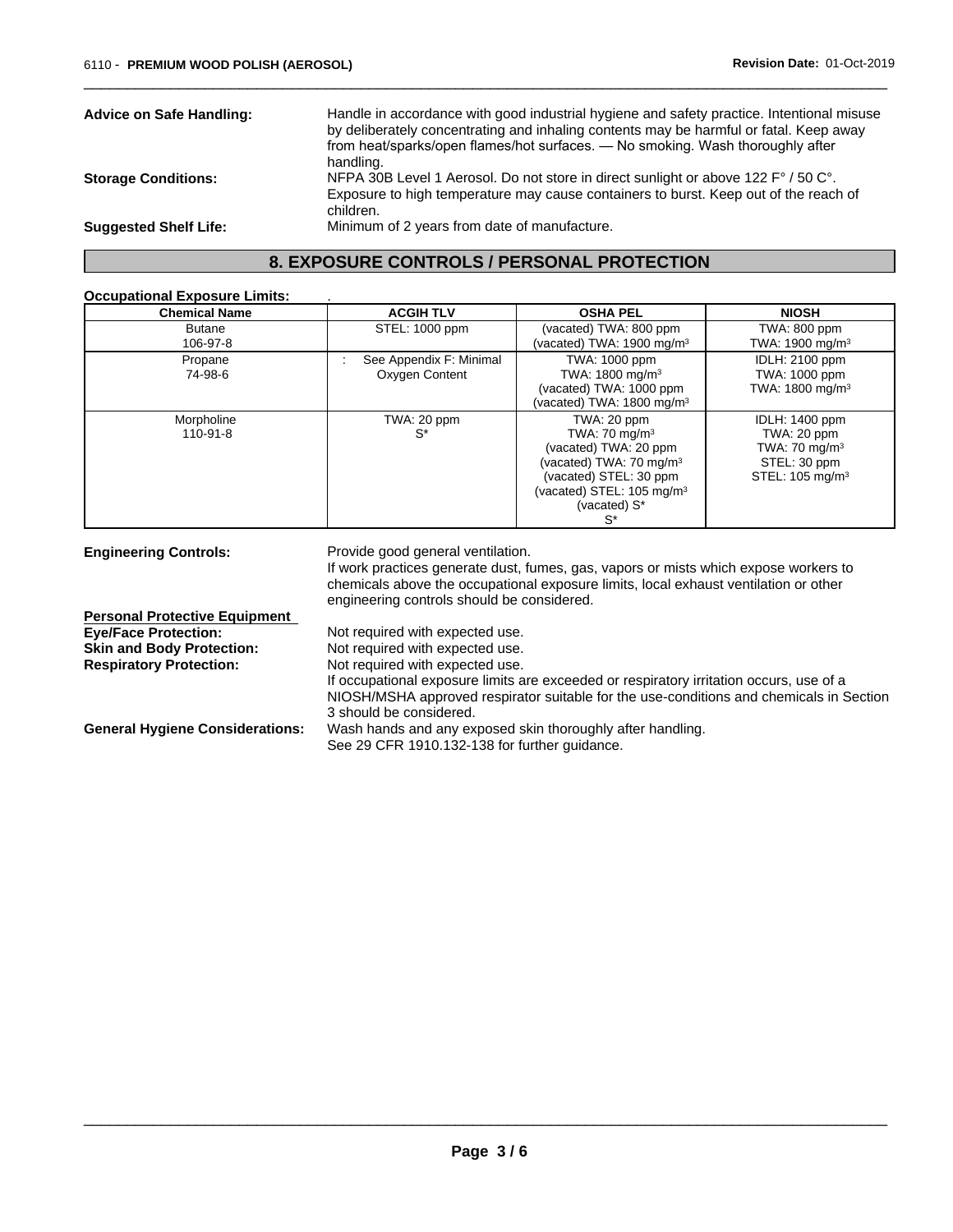# **9. PHYSICAL AND CHEMICAL PROPERTIES**

 $\overline{\phantom{a}}$  ,  $\overline{\phantom{a}}$  ,  $\overline{\phantom{a}}$  ,  $\overline{\phantom{a}}$  ,  $\overline{\phantom{a}}$  ,  $\overline{\phantom{a}}$  ,  $\overline{\phantom{a}}$  ,  $\overline{\phantom{a}}$  ,  $\overline{\phantom{a}}$  ,  $\overline{\phantom{a}}$  ,  $\overline{\phantom{a}}$  ,  $\overline{\phantom{a}}$  ,  $\overline{\phantom{a}}$  ,  $\overline{\phantom{a}}$  ,  $\overline{\phantom{a}}$  ,  $\overline{\phantom{a}}$ 

| Appearance/Physical State:             | lAerosol                                      |
|----------------------------------------|-----------------------------------------------|
| Color:                                 | White emulsion                                |
| Odor:                                  | Lemon                                         |
| pH:                                    | $8.5 - 9.5$                                   |
| <b>Melting Point / Freezing Point:</b> | No information available.                     |
| Boiling Point / Boiling Range:         | 100 °C / 212 °F (Product without propellant)  |
| <b>Flash Point:</b>                    | $\leq$ -18 °C / < 0 °F (Propellant-estimated) |
| <b>Evaporation Rate:</b>               | <1 (Butyl acetate = 1)                        |
| Flammability (solid, gas)              | No information available.                     |
| <b>Upper Flammability Limit:</b>       | No information available.                     |
| Lower Flammability Limit:              | No information available.                     |
| Vapor Pressure:                        | <b>No information available.</b>              |
| Vapor Density:                         | <b>No information available.</b>              |
| <b>Specific Gravity:</b>               | 0.99 (Product without propellant)             |
| Solubility(ies):                       | No information available.                     |
| <b>Partition Coefficient:</b>          | No information available.                     |
| <b>Autoignition Temperature:</b>       | No information available.                     |
| <b>Decomposition Temperature:</b>      | No information available.                     |
| Viscosity:                             | lNo information available.                    |
|                                        |                                               |

# **10. STABILITY AND REACTIVITY**

| <b>Reactivity:</b>             | This material is considered to be non-reactive under normal conditions of use.              |
|--------------------------------|---------------------------------------------------------------------------------------------|
| <b>Chemical Stability:</b>     | Stable under normal conditions.                                                             |
|                                | Possibility of Hazardous Reactions: Not expected to occur with normal handling and storage. |
| <b>Conditions to Avoid:</b>    | Extremes of temperature and direct sunlight.                                                |
| Incompatible Materials:        | Strong oxidizing agents. Strong acids.                                                      |
| <b>Hazardous Decomposition</b> | May include carbon monoxide, carbon dioxide (CO2) and other toxic gases or vapors.          |
| <b>Products:</b>               |                                                                                             |

#### **11. TOXICOLOGICAL INFORMATION**

| <b>Likely Routes of Exposure:</b>   | Eyes, Skin, Ingestion, Inhalation.                     |
|-------------------------------------|--------------------------------------------------------|
| <b>Symptoms of Exposure:</b>        |                                                        |
| -Eve Contact:                       | Pain and redness.                                      |
| -Skin Contact:                      | Drying of the skin.                                    |
| -Inhalation:                        | Nasal discomfort and coughing.                         |
| -Ingestion:                         | Pain, nausea, vomiting and diarrhea.                   |
| Immediate, Delayed, Chronic Effects |                                                        |
| Product Information:                | Data not available or insufficient for classification. |
|                                     |                                                        |

Target Organ Effects: Central nervous system. **Numerical Measures of Toxicity** The following acute toxicity estimates (ATE) are calculated based on the GHS document.

| ATEmix (oral):           | 1024837 mg/kg |  |
|--------------------------|---------------|--|
| ATEmix (inhalation-gas): | 6420947 mg/l  |  |

#### **Component Acute Toxicity Information**

| <b>Chemical Name</b>      | Oral LD50          | Dermal LD50   | <b>Inhalation LC50</b>             |
|---------------------------|--------------------|---------------|------------------------------------|
| Water<br>7732-18-5        | $> 90$ mL/kg (Rat) | Not Available | Not Available                      |
| <b>Butane</b><br>106-97-8 | Not Available      | Not Available | $= 658$ g/m <sup>3</sup> (Rat) 4 h |
| Dimethicone<br>63148-62-9 | > 24 g/kg (Rat)    | Not Available | Not Available                      |
| Propane<br>74-98-6        | Not Available      | Not Available | $= 658$ mg/L (Rat) 4 h             |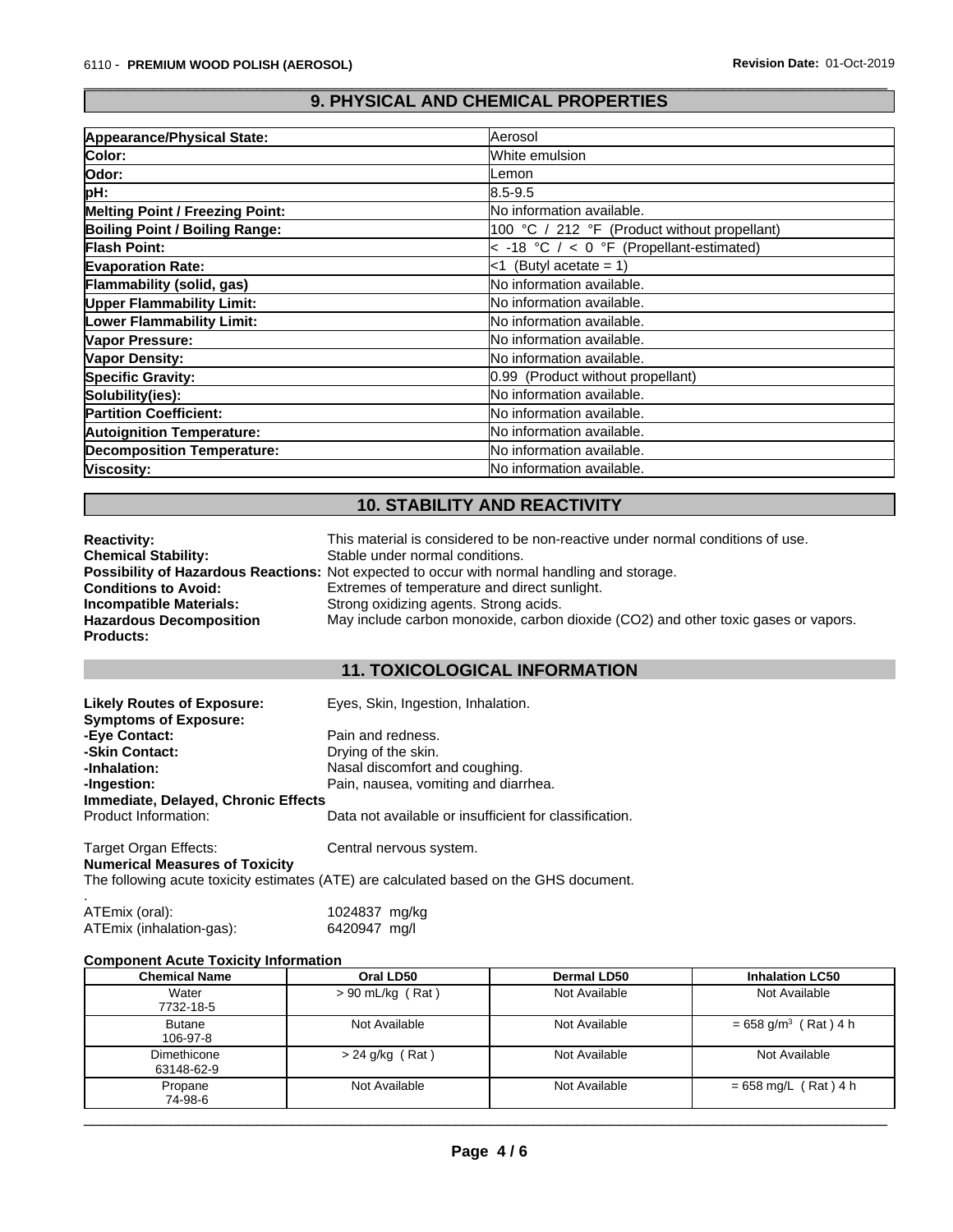#### 6110 - **PREMIUM WOOD POLISH (AEROSOL) Revision Date:** 01-Oct-2019

| <b>Glycol Montanate</b> | $>$ 2000 mg/kg (Rat)              | Not Available            | Not Available          |
|-------------------------|-----------------------------------|--------------------------|------------------------|
| 73138-45-1              |                                   |                          |                        |
| Limonene                | $= 5200$ mg/kg (Rat) = 4400 mg/kg | $>$ 5 g/kg (Rabbit)      | Not Available          |
| 5989-27-5               | Rat <sup>'</sup>                  |                          |                        |
| Morpholine              | $= 1050$ mg/kg (Rat)              | 310 - 810 mg/kg (Rabbit) | $= 8000$ ppm (Rat) 8 h |
| 110-91-8                |                                   |                          |                        |
| Oleic Acid              | $= 25$ g/kg (Rat)                 | Not Available            | Not Available          |
| 112-80-1                |                                   |                          |                        |

**Carcinogenicity:** No components present at 0.1% or greater are listed as to being carcinogens by ACGIH, IARC, NTP or OSHA.

#### **12. ECOLOGICAL INFORMATION**

| <b>Chemical Name</b>           | <b>Algae/Aquatic Plants</b>                                     | <b>Fish</b>                                                                                                                                                  | <b>Toxicity to</b><br><b>Microorganisms</b> | Crustacea     |
|--------------------------------|-----------------------------------------------------------------|--------------------------------------------------------------------------------------------------------------------------------------------------------------|---------------------------------------------|---------------|
| Glycol Montanate<br>73138-45-1 | Not Available                                                   | 50 - 100: 96 h Brachydanio<br>rerio mg/L LC50 static                                                                                                         | Not Available                               | Not Available |
| Limonene<br>5989-27-5          | Not Available                                                   | 0.619 - 0.796: 96 h<br>Pimephales promelas mg/L<br>LC50 flow-through 35: 96 h<br>Oncorhynchus mykiss mg/L<br>LC50                                            | Not Available                               | Not Available |
| Morpholine<br>110-91-8         | 28: 96 h Pseudokirchneriella<br>subcapitata mg/L EC50<br>static | 350: 96 h Lepomis<br>macrochirus mg/L LC50<br>static 375 - 460: 96 h<br>Oncorhynchus mykiss mg/L<br>LC50 1000: 96 h<br>Brachydanio rerio mg/L<br>LC50 static | Not Available                               | Not Available |
| Oleic Acid<br>112-80-1         | Not Available                                                   | 205: 96 h Pimephales<br>promelas mg/L LC50 static                                                                                                            | Not Available                               | Not Available |

# **Persistence and Degradability:** No information available.<br> **Bioaccumulation:** No information available.

**No information available.** 

**Other Adverse Effects:** No information available.

#### **13. DISPOSAL CONSIDERATIONS**

**Disposal of Wastes:** Dispose of in accordance with federal, state and local regulations.<br> **Contaminated Packaging:** Pressurized container: Do not pierce or burn, even after use. Dispose Pressurized container: Do not pierce or burn, even after use. Dispose of in accordance with federal, state and local regulations.

#### **14. TRANSPORT INFORMATION**

| DOT:<br>UN/ID No:<br><b>Proper Shipping Name:</b><br><b>Hazard Class:</b><br><b>Special Provisions:</b>             | UN1950<br>Aerosols<br>2.1<br>This product meets the exception requirements of section 49 CFR 173.306 as a limited<br>quantity and may be shipped as a limited quantity.<br>Shipping descriptions may vary based on mode of transport, quantities, package size,<br>and/or origin and destination. Check with a trained hazardous materials transportation<br>expert for information specific to your situation. |
|---------------------------------------------------------------------------------------------------------------------|-----------------------------------------------------------------------------------------------------------------------------------------------------------------------------------------------------------------------------------------------------------------------------------------------------------------------------------------------------------------------------------------------------------------|
| <b>IMDG:</b><br>UN/ID No:<br><b>Proper Shipping Name:</b><br><b>Hazard Class:</b><br><b>Additional information:</b> | UN1950<br>Aerosols<br>2.1<br>Limited Quantity                                                                                                                                                                                                                                                                                                                                                                   |